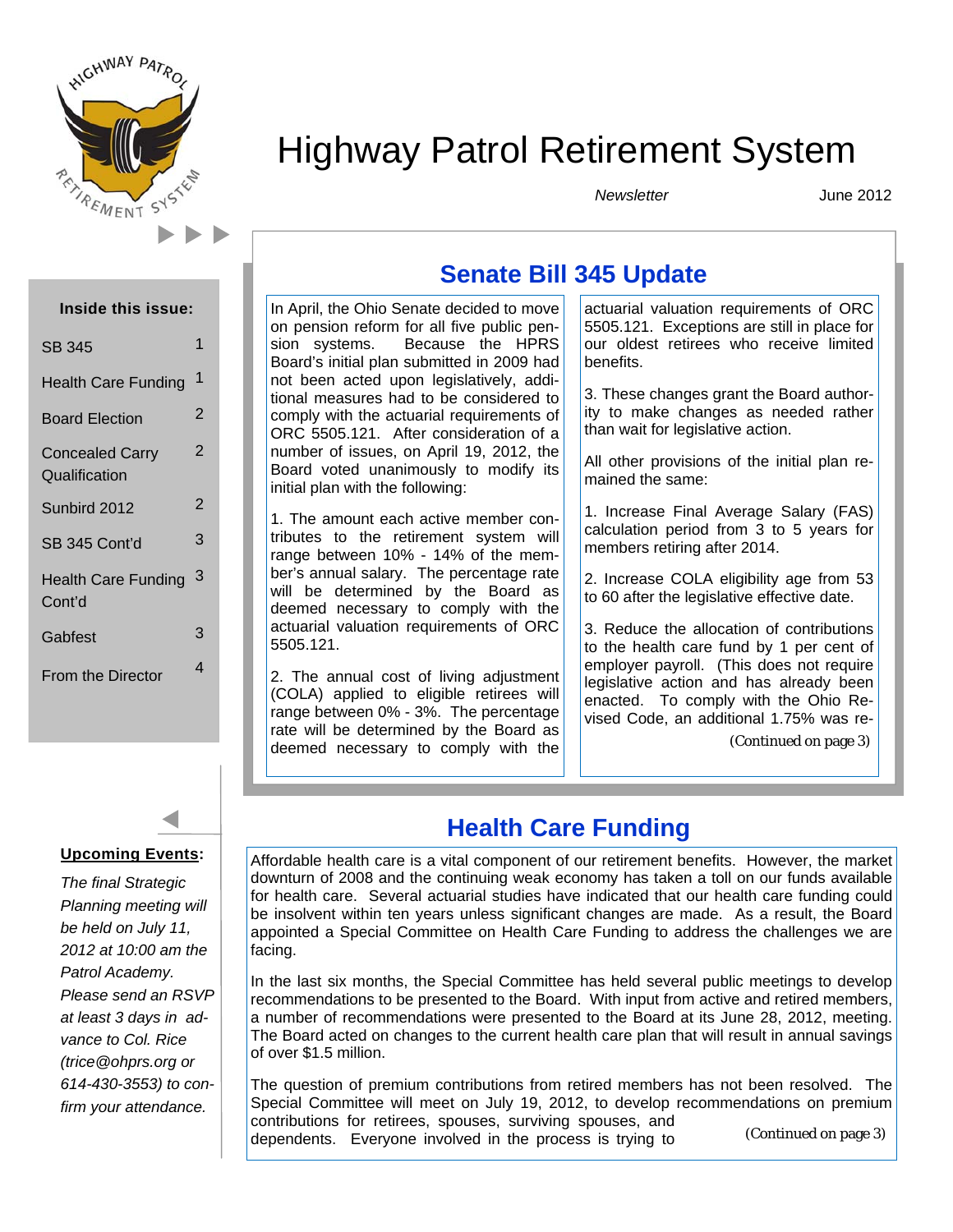

### **Board Election Update**

Captain Carl Roark was unopposed in the active representative election. Accordingly, he will serve his second four-year term from August 1, 2012 through July 31, 2016. We thank Captain Roark for his dedicated service and continued commitment to HPRS!



### **DROP Rate**

The DROP interest rate for July 1, 2012 through December 31, 2012 has been set at 0.8144%.

# **Firearms Concealed Carry Qualification**

Starting on July 18, 2012, at the Patrol Academy Range, qualified retired officers of the Ohio State Patrol can complete the requirements of The Law Enforcement Officers Safety Act (H.R. 218), enacted in 2004, to carry a concealed weapon under Federal authority. Under the provisions of this Federal resolution, Patrol Retirees who have separated from the Division in good standing can qualify with their firearm, at their own expense, once every twelve months by completing a course of fire that meets the same standards as active duty Patrol officers.

Prior to qualification, the Academy will host a two hour course of instruction to familiarize retired officers with the qualification process and the requirements for carrying a concealed weapon. Training and qualification dates for 2012 have been scheduled:

#### **Wednesday, July 18, 2012\* from 1300 hours to 1500 hours\*\***

**Wednesday, September 5, 2012, from 1300 hours to 1500 hours** 

#### **Wednesday, November 7, 2012, from 1300 hours to 1500 hours**

OSP Retirees must complete a written request for approval (HP-15C). This approval application can be obtained from http://statepatrol.ohio.gov/training.stm. Applications received later than 14 days prior to the qualification date will be deferred to the next qualification date.

Retirees will: supply their own weapon and ammunition (a 24 round course), be given two opportunities to qualify, be required to wear a ballistic vest and eye protection during qualifica-

tion (supplied by the Academy), and will arrive at the Academy with their weapon(s) unloaded and ready for inspection by the Range Officer. Retired officers who meet the qualification standards will be given a copy of their HP-15- firearms qualification form.

Retirees carrying a concealed weapon, the weapon with which they have qualified, will also be required to carry their OSP issued retirement ID card, with photo, as well as the current year's qualification form.

Additional information about this concealed carry program will be provided during the training/qualification unit of instruction or by calling Sgt. Ray Joseph, Academy Staff, at 614-387-6075.

*\*Please note that due to the July release date of this Newsletter, members who have not submitted their 15C application form prior to June 27, 2012, will not be able to participate in the first qualification training on July 18, 2012. An HPRS email notification about qualification dates and the 14 day requirement was sent to retirees on June 5, 2012* 

*\*\*Qualifications will be scheduled on the first Wednesday of the month (by quarters) - except in July, 2012, as this date falls on July 4th.* 

### **2012 Sunbird**

As a reminder, the 2012 Sunbird reunion will be held on August 11, 2012 at the Ohio Veteran's Home Pavilion in Sandusky, Ohio. Please make plans to attend. Reservations are due by August 1, 2012. Contact Gabe Ferencz at 419-202-7717 or Matt Manly at 419-341-2820 for more information. Information also can be obtained by going onto the Retirees' Association website at http://oshpretiree.org/ and accessing the "Members Only" tab. You may also contact Doris Blosser, HPRS, at 614-430-3554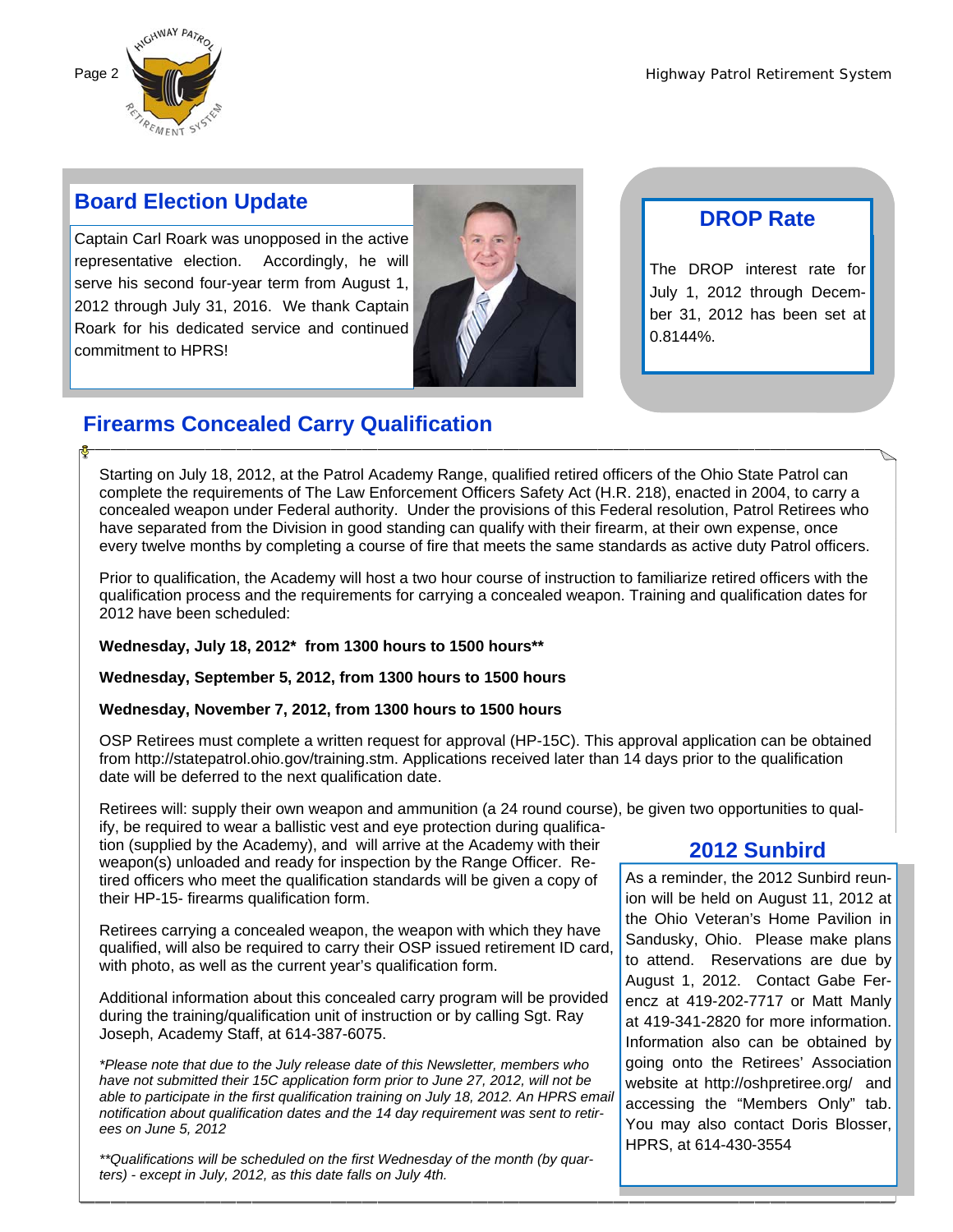

# **SB 345 (Continued from page 1)**

allocated to the pension fund in 2011.)

The additional measures **would only be triggered and enacted by the Board if required to gain compliance with the 30-year funding period as mandated by ORC 5505.121.** The Board is discussing what these "triggers" will be as well as what will activate them. Any decisions must include consideration of health care. Increasing employee contributions and decreasing COLA are actions the Board would only take if absolutely necessary. Likewise, decreasing the employee contributions and restoring COLA are actions the Board would enact as soon as actuarially feasible. By addressing employee contributions and COLA, the burden is borne by all members of our system; keeping in mind the Board is cognizant of the fact that current retirees don't have the option of making future decisions on when they retire.

On May 15, 2012, SB 345 was introduced. After three committee hearings, no opponent testimony, and no amendments, SB 345 unanimously passed through the full Senate on May 23, 2012. (SB 345 as introduced and passed can be viewed on the HPRS website after logging in and selecting the Legislative Log tab.) The Ohio House is expected to act on this bill later this year. **Continued collective support by both active and retired members is critical to positively impacting our ability to shape our system's future.** If we want a solvent system and health care in the future, adoption and implementation of these changes are necessary. Failure to implement this plan to reduce our funding period to 30 years could be very costly in the long run with the gradual defunding of our system.



# **HC Funding (Continued from page 1)**

limit the financial impact on members, but, given the current financial situation, it is necessary to pass additional costs onto the participants in an impartial and equitable manner.

All changes will be outlined in detail over the next few months and will be effective January 1, 2013. A detailed explanation of benefits and costs will be emailed, mailed and posted on the website once finalized. Questions, comments, or concerns regarding the Special Committee on Health Care Funding should be addressed to Trustee Darryl Anderson at dla0321@gmail.com or by telephone at 614-588-9035.

## **Gabfest 2012**

On June 1, 2012, the annual GabFest was held at the Das Dutch Kitchen in Dalton, Ohio. Over 65 retirees, active members, and spouses were in attendance. The program was emceed by J.P. Allen and included comments from Major John Bistor, Executive Director Mark Atkeson, and Board Trustee Larry Davis. Thanks go out to Staff Lieutenant Joel Smith and his wife Jeanne for their efforts in hosting this year's event.